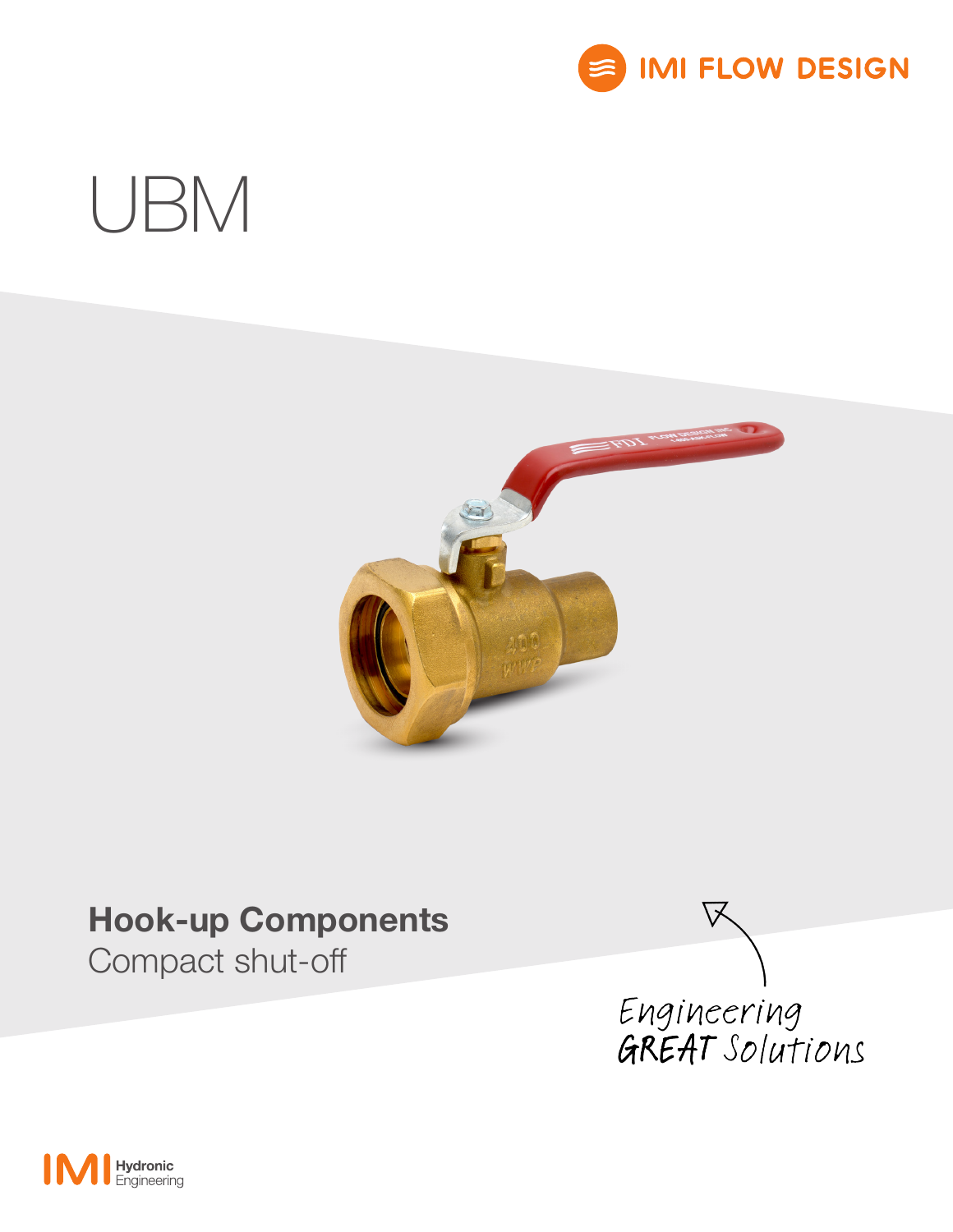## UBM

Model UBM is a compact ball valve for shutoff applications. It includes a large diameter plated ball and PTFE seats. The stem is blow out proof with EPDM O-ring and PTFE packing with a packing nut. The UBM has a union on one side and female thread npt or sweat connection on the other side - please specify. Sizes available 1/2" -3/4" only



## Key features

> Compact Shut-Off > Integrated Union

## Technical description

Application:

Hydronic Balancing

Functions: Shut-off, union Dimensions: 1/2" - 3/4"

Pressure class: 600 psig at 250° F

### Material:

Body: DZR Brass Union (Optional): Brass with EPDM O-ring Fixed Connection: DZR Brass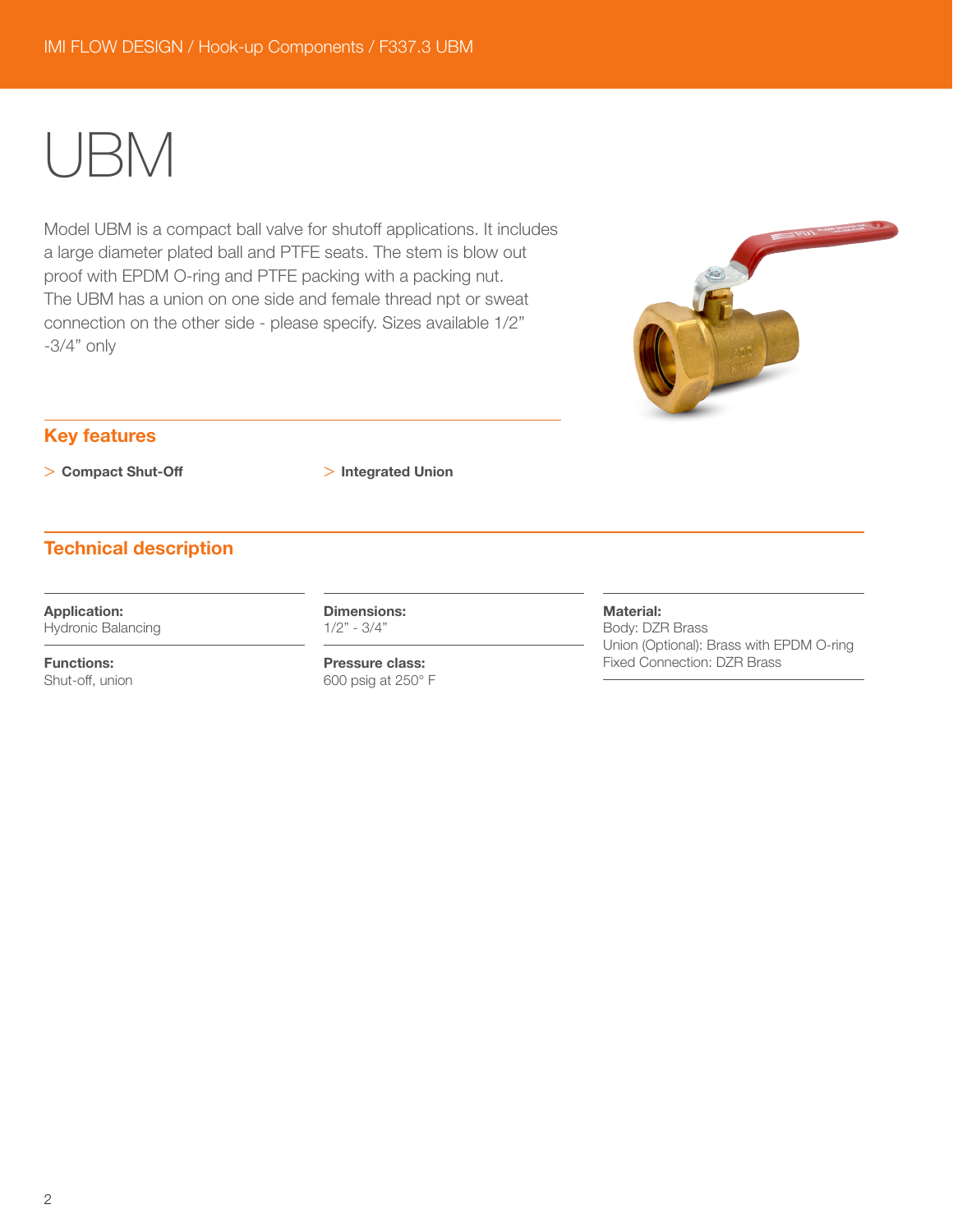## Connections S = sweat F = female NPT M = male NPT

| Model          | Size<br>in./mm | <b>Port Section Connectios</b><br>in./ $mm$ | Union Connections<br>in./mm |      |         |
|----------------|----------------|---------------------------------------------|-----------------------------|------|---------|
|                |                |                                             | 3/8                         | (10) | S       |
| <b>UBM0050</b> | (15)<br>1/2"   | $(15)$ F, S<br>1/2                          | 1/2                         | (15) | F, M, S |
|                |                |                                             | 3/4                         | (20) | F, M, S |
| <b>UBM0075</b> |                |                                             | 3/8                         | (10) | S       |
|                |                |                                             | 1/2                         | (15) | F, M, S |
|                | 3/4"<br>(20)   | $(20)$ F, S<br>3/4                          | 3/4                         | (20) | F, M, S |
|                |                |                                             |                             | (25) | M, S    |

## Articles



## **Dimensions**

## Nominal Dimensions / Weights

| Model           | in. $/$ (mm) |         | в           |                 | Weight           |
|-----------------|--------------|---------|-------------|-----------------|------------------|
| <b>UBM0050F</b> | $1/2$ (15)   | 2.9(74) | (58)<br>2.3 | (48)<br>1.9     | (0.3)<br>0.7     |
| <b>UBM0050S</b> | $1/2$ (15)   | 2.9(74) | $2.3$ (58)  | (48)<br>1.9     | (0.3)<br>0.7     |
| UBM0075F        | $3/4$ (20)   | 3.0(76) | 4.1(104)    | $2.0$ $(21.97)$ | (0.5)<br>$1.1 -$ |
| <b>UBM0075S</b> | $3/4$ (20)   | 3.0(67) | 4.1(104)    | , (21.97)       | (0.5)<br>1.1 -   |

### Notes

.

Weights based on F X M connections and will vary with mixed options/connections.